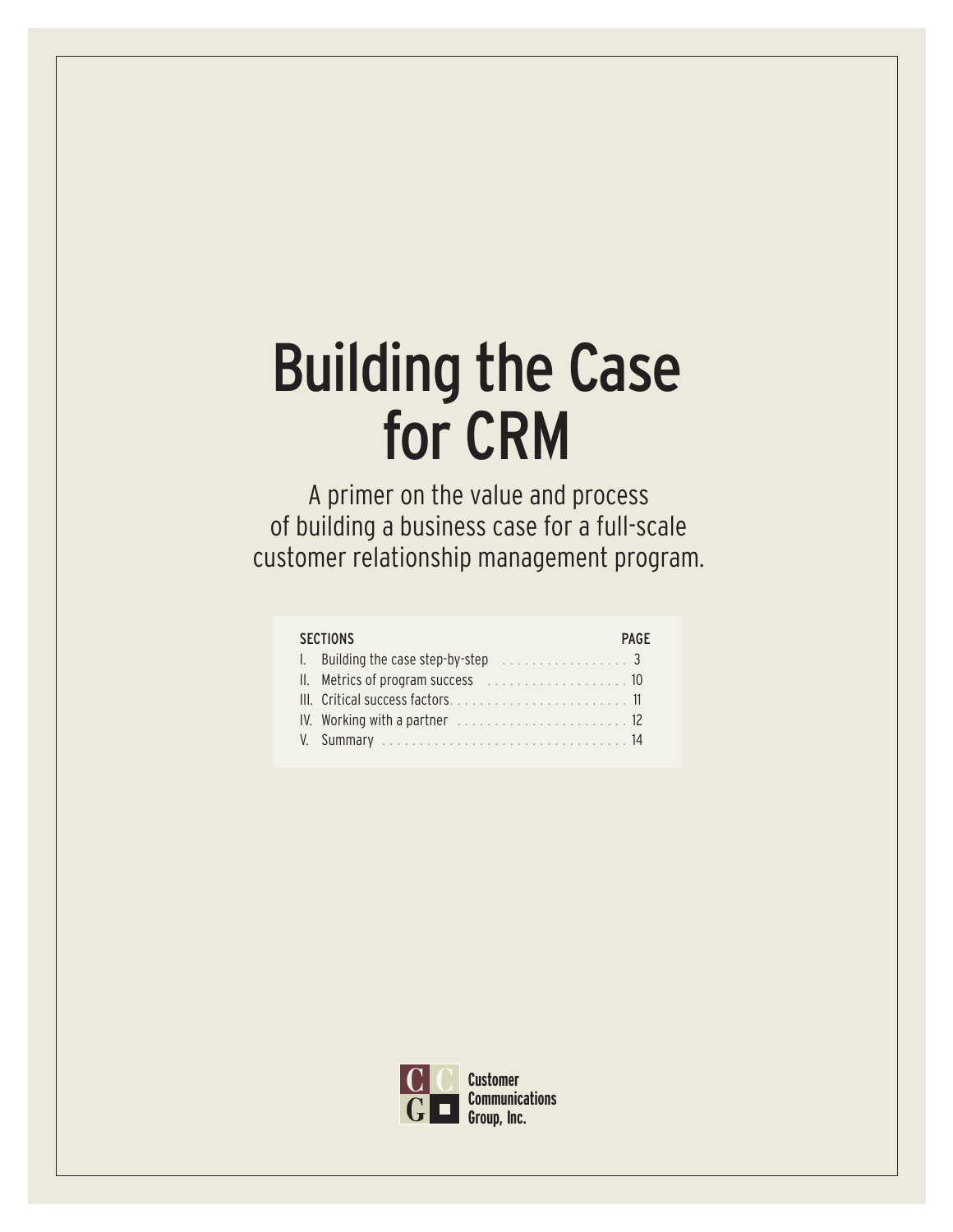

#### **CRM means a lot of things to a lot of**

**people.** It has a functional component (i.e., the services and technologies that make it "go" — see definition below) and a philosophical component (i.e., the strategy, vision, culture and commitment to enable effective customer relationship management). In our view, one cannot succeed without the other, and they must be developed and executed harmoniously.

**Functional CRM** refers to a host of marketing, sales, service, organization and technology initiatives. The common thread is **the thoughtful collection and application of customer knowledge to all customer touchpoints**. A CRM program includes a customer database, plus any combination (or all) of the following services: consulting, program strategy and development, database management, database marketing, customer analytics, customer research, program execution and refinement, creative execution, production services and ROI measurement.

## Building the Case for CRM

A primer on the value and process of building a business case for full-scale CRM.

Back when CRM was the buzz and everyone was jumping on the customer-centric bandwagon, getting the green light for a CRM investment was much easier. Many believed it was a plug-and-play solution that could be quickly installed and produce results within weeks. But as the CRM movement marched on, leaving hundreds of failed implementations in its wake, it left marketers and industry analysts scratching their heads. If customer loyalty is paramount, what went wrong?

A recent Association of National Advertisers/Booz Allen Hamilton (ANA/BAH) survey confirmed what CCG, with its three decades of building CRM programs, already knew: At more than half of all companies surveyed, marketing and the CEO agenda are not aligned. And without significant commitment by C-level executives, your CRM program is destined to fail. CCG's own research has uncovered some additional obstacles to CRM fruition:

- No corporate-wide CRM strategy; failure to develop a shared management perspective of CRM opportunity
- Lack of clearly defined and measurable business objectives
- Attempts to develop skills and infrastructure too quickly, looking for the "big bang"
- Little or no attention paid to employee skills and abilities; too great a focus on tools and hardware, not humanware
- Change in the organization is not managed well, leading to functional barriers as well as philosophical roadblocks. Everyone must see and understand where they will benefit
- Inappropriate sequencing plan for CRM investments (e.g., building technology before strategy or expectations)
- Failure to understand which business processes must be optimized to support the strategies
- Program not in line with the brand position and customers' expectations
- Quality of data not properly addressed
- Failure to create rigorous controls and testing

**Successful CRM starts with a solid business case.** Done properly, a business case will demonstrate why your CRM program will be a strategic winner, quantify the benefits at a detailed level and be specific about how the program will achieve those benefits. A strong case sets a plan in motion to secure adequate resources and funding needed for the entire initiative, including the backbone of your CRM program — the customer database.

Key elements of a business case:

- Financial and strategic goals and expectations
- Short- and long-term benefits and risks
- Recommendations for implementation
- Measurements used to monitor, evaluate and refine the program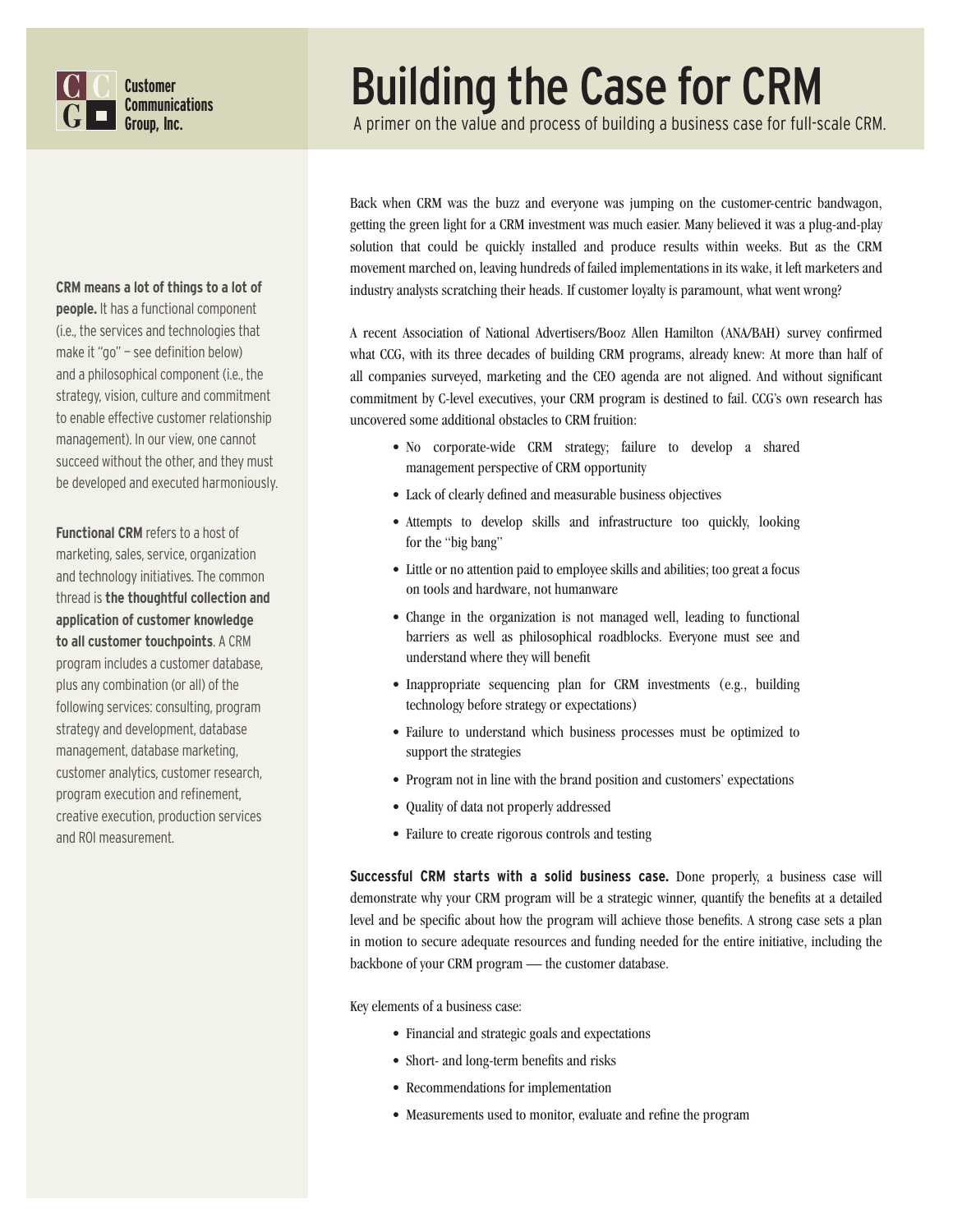The process of identifying, detailing and projecting the goals, benefits, risks and costs required as part of a business case can be daunting, but the end result will be a blueprint that provides lasting value. Your CRM business case will serve as a reference tool to guide ongoing efforts because it will help prioritize allocation of resources, provide measurable accountability of CRM initiatives, set standards for consistent measurement across business units and departments, and establish a shared CRM vision.

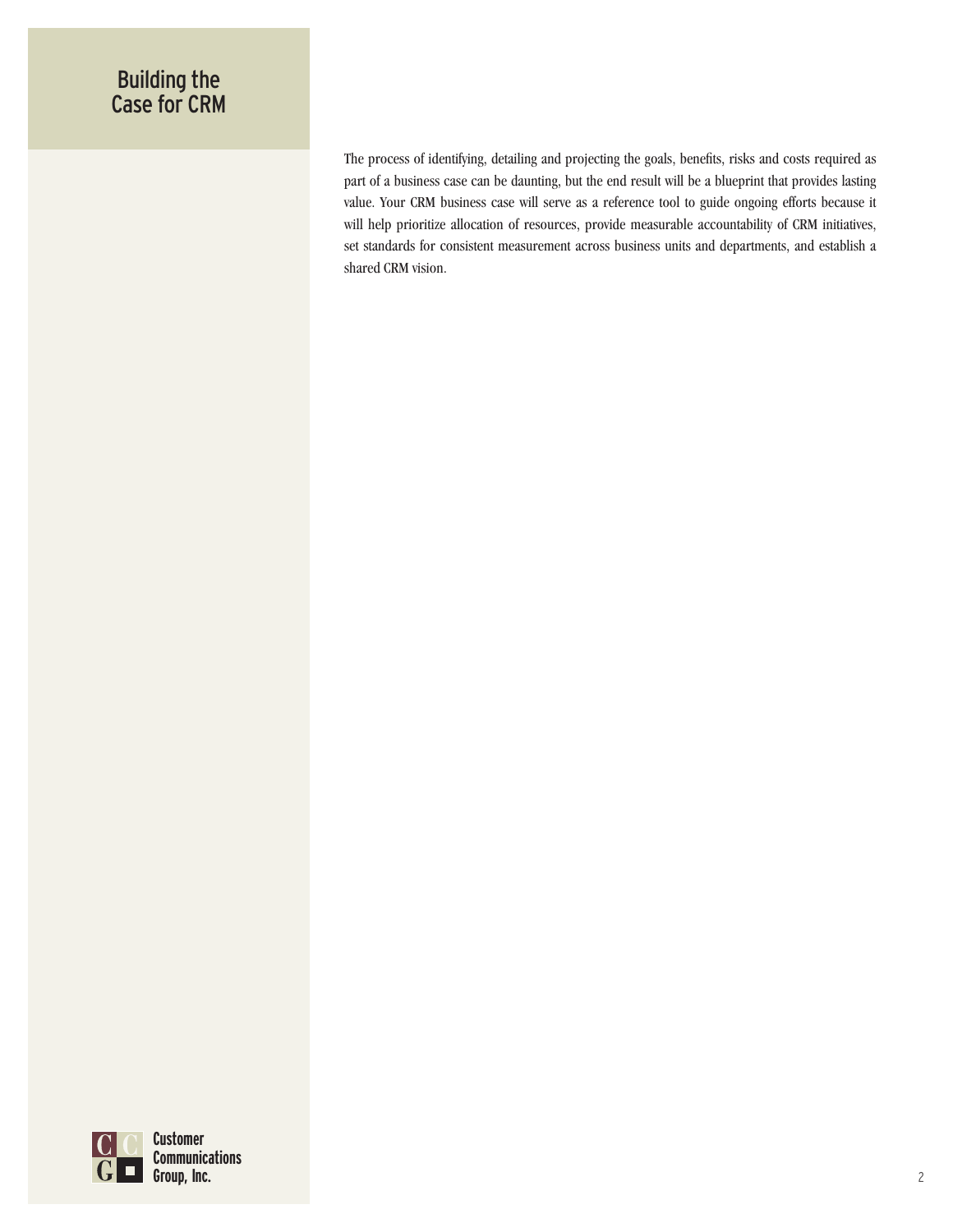#### **WHY BUILD A CASE AT ALL?**

The time and money invested will come back to you in spades because you'll have:

- Quantifiable benefits
- Actionable strategies and tactics
- An understandable, singular vision
- Measurable accountability
- Justifiable funding
- A sustainable competitive edge

A business case will remind stakeholders of the value and vision of CRM, keeping everyone on track toward the company's long- and short-term goals.

## I. Building the case step-by-step

Detailed on the following pages are the six overall steps to building your business case:

- 1. Analyze the Situation
- 2. Identify Opportunities and Benefits
- 3. Quantify Opportunities and Benefits
- 4. Calculate Costs
- 5. Assess and Manage Risk
- 6. Make Recommendations

#### 1. Analyze the Situation

The first step in building a case for anything — and especially CRM — is to realistically assess where your company is today. This assessment should include:

- **Your industry:** What are the market trends? What's the consumer mindset? What do the analysts say?
- **Your competition:** What are they doing in terms of marketing, pricing and service? What are their customers saying? How do you compare?
- **Your company's preparedness:** Do you have a committed C-level position responsible for customer-centric initiatives? How well do departments work together? Have other initiatives with cross-functional teams been successful?
- **Your company's CRM level of development:** How well do you know your customers? How sophisticated is your database?

Where the first two listed assessments involve fairly straightforward investigative research and competitive analysis, the second two require more in-depth reflection and discovery of your company's strengths and skillsets. There are fairly clear indicators of where a company sits on its CRM evolution as illustrated by the following five stages.



**Stage 1: Customer awareness.** If your company finds it difficult to acknowledge that its customers are even out there, it's likely a Stage 1 company. Such organizations tend to be productcentric, perform ad hoc marketing and sales initiatives, are highly siloed across departments and services, and are challenged with identifying their customers. Next best steps for this type of company tend to be to define sales and marketing processes and begin to build a database.

**Stage 2: Customer focus.** Companies in this stage have begun acknowledging customers and seeking ways to determine which ones are most profitable. They tend to have good communication and processes, but typically within silos, so they do not have an enterprise-wide customer view. Next best steps for this type of organization would be to coordinate processes, begin data integration, and improve communication and cooperation between departments.

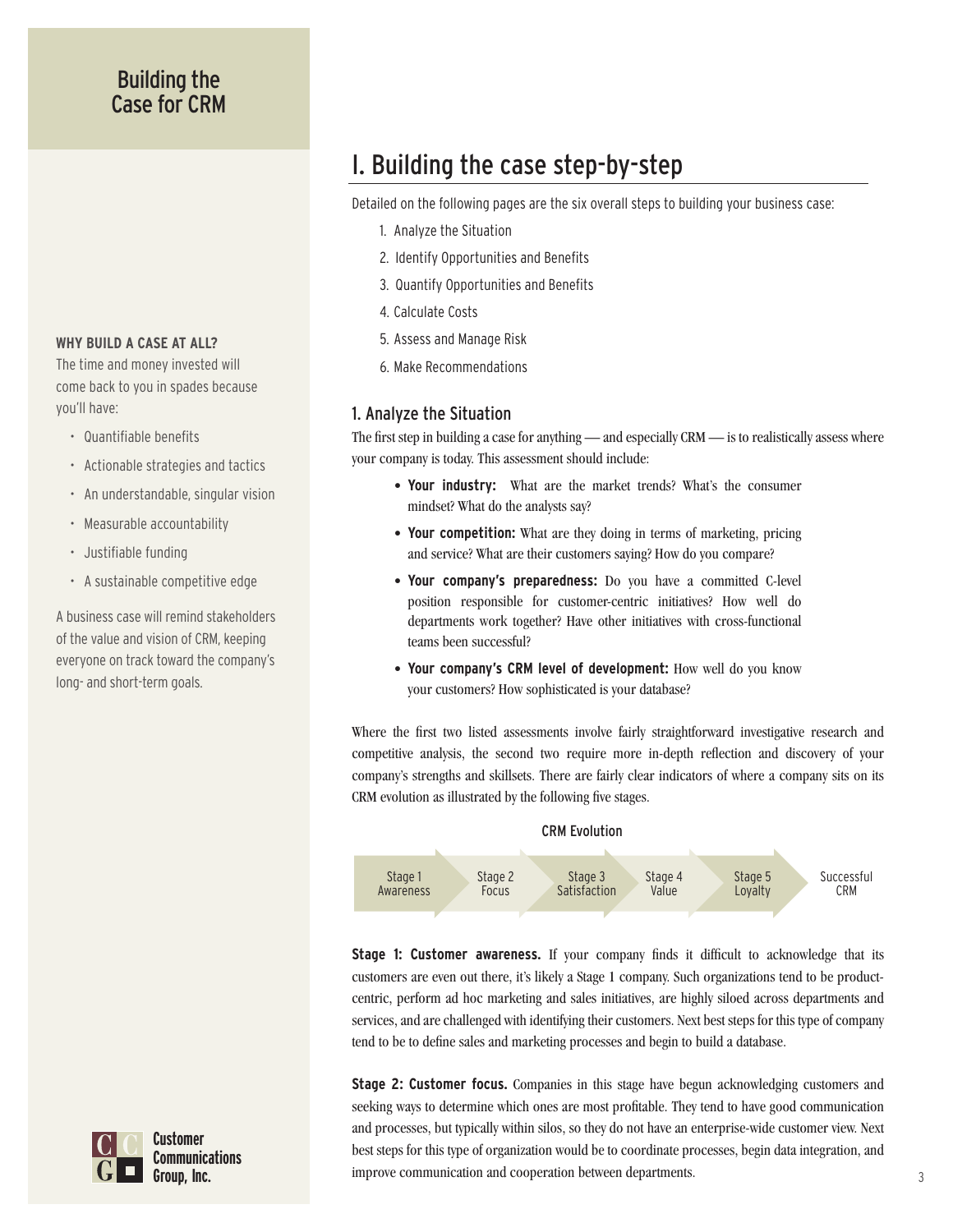**Stage 3: Customer satisfaction.** These companies are measuring satisfaction and attempting to meet or beat competitors. Frequently, companies at this stage tie satisfaction levels to internal compensation models. Next best steps are to tie incentives to customer-focused initiatives and continue to improve sales and marketing processes, data integration, and communication and cooperation between departments.

**Stage 4: Customer value.** These organizations have begun looking at how they deliver value to particular customers. They know why their customers buy, and they differentiate how they treat customers based on specific needs that drive satisfaction and competitive advantage for each segment. Here, an enterprise-wide customer view exists, but may not be fully leveraged. Next best steps include further analysis of the best customer and further refinement of sales and marketing tools, technologies and processes.

**Stage 5: Customer loyalty.** These companies enjoy repeat business, heightened customer demand and improvements pertaining to margin — they can reduce costs for things deemed unimportant by customers and can demand premium prices for products and services perceived as vital. They've deployed robust methodologies and a variety of tools. They don't just gather data, they actually use it to understand and drive customer behavior. Next best steps include the continuous analysis of key customer metrics, refinement of customer incentives, and development of products and services to meet individual customer needs.

Another way of viewing where your company may fall on the continuum is the following chart showing the four basic steps of CRM — identify, differentiate, interact, customize.

| <b>Identify</b>      | Do not know | Know         | Know         | Know        |
|----------------------|-------------|--------------|--------------|-------------|
|                      | customers   | transactions | history      | preferences |
| <b>Differentiate</b> | Everyone is | Value        | Value        | Enhance     |
|                      | the same    | determined   | their needs  | needs       |
| Interact             | Talk to     | Talk with    | Talk with    | Feedback    |
|                      | customers   | but forget   | and remember | loop        |
| Customize            | One size    | Some         | Customize    | Mass        |
|                      | fits all    | choice       | some         | customize   |
| <b>Desired State</b> | <b>Mass</b> | Niche/target | Database     | Successful  |
|                      | marketing   | marketing    | marketing    | <b>CRM</b>  |
| Evolution            |             |              |              |             |

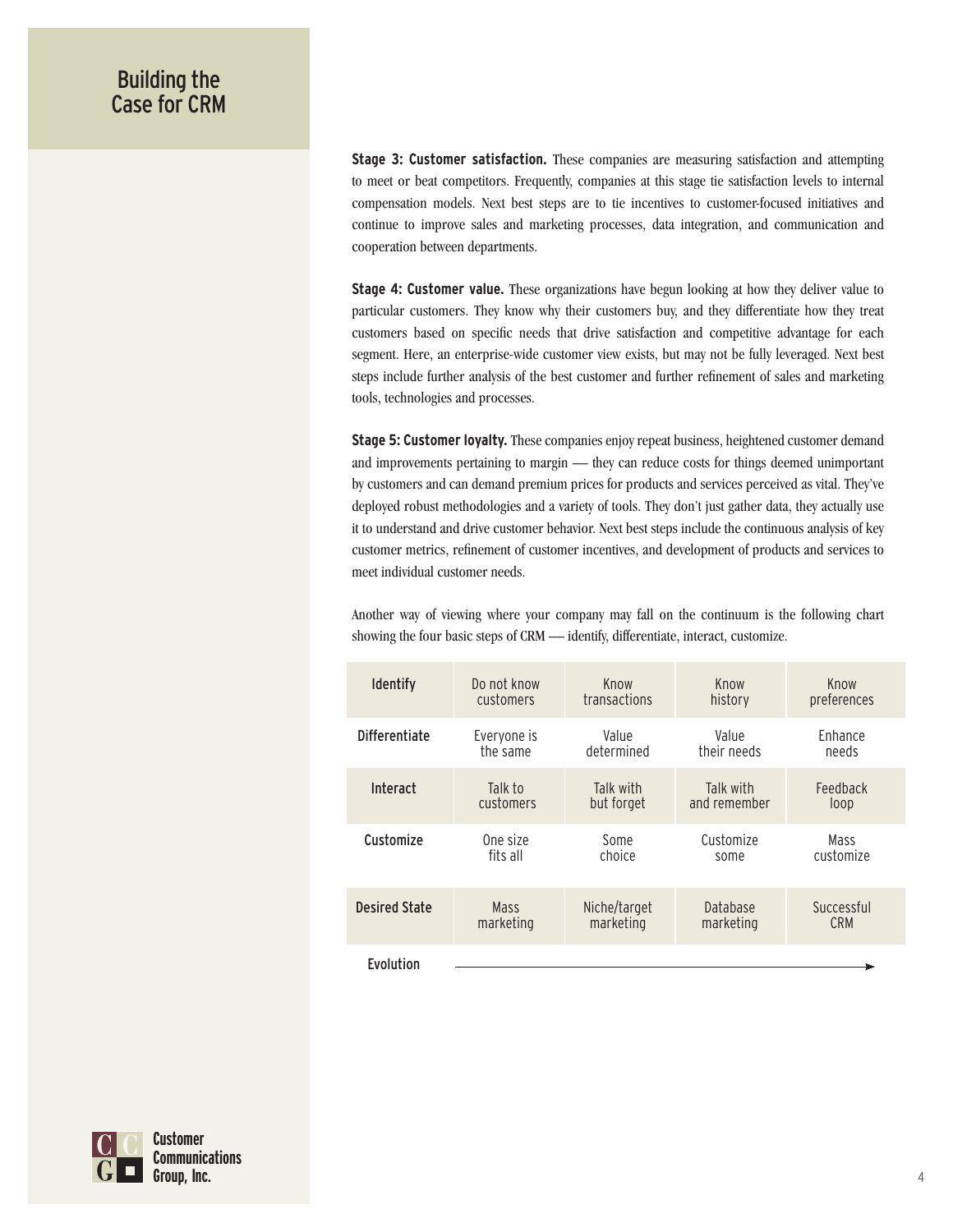#### 2. Identify Opportunities and Benefits

CRM is not a panacea. Implementing a CRM program will not magically turn your company into a powerhouse that sells billions of widgets to billions of loyal customers who tell everyone how much they love your company and its widgets.

CRM is a proven way of doing business that helps companies attract, keep and maximize the value of customers through the collection, assimilation and application of customer knowledge. A key component of CRM is the customer database, which allows companies to fully leverage data across the organization, increasing its effectiveness in both marketing and operations.

Some specific ways CRM has been proven to help companies include:

- Identify and better understand key customer segments
- Retain more customers
- Grow the value of existing customers
- Aid in product development
- Facilitate selection of new store or branch locations
- Find and capture best customer look-alikes
- Decrease marketing and operational costs
- Respond to market and competitor pressure
- Make decisions quickly with easier access to more reliable information

In addition to big picture opportunities, there may be some specific opportunities for your company or business type. For example, some opportunities uncovered by CCG in building business cases for a retail and a financial services client include:

#### **Retail Shoe Store**

Enhance customer knowledge to better anticipate and plan for fashion trends.

Locate opportunities for new sources of revenue.

Integrate multi-channel information to better understand how channels drive traffic.

Accelerate and increase accuracy of merchandise decisions.

#### **Midwestern Bank**

Increase overall cross-sell ratio while cross-selling earlier in the relationship.

Identify products with naturally high "take rate" that should not be promoted.

Identify households with high lifetime value potential to begin "dialogue" sooner and reduce marketing costs.

Develop series of early wins to ensure management sees benefit and continues funding.

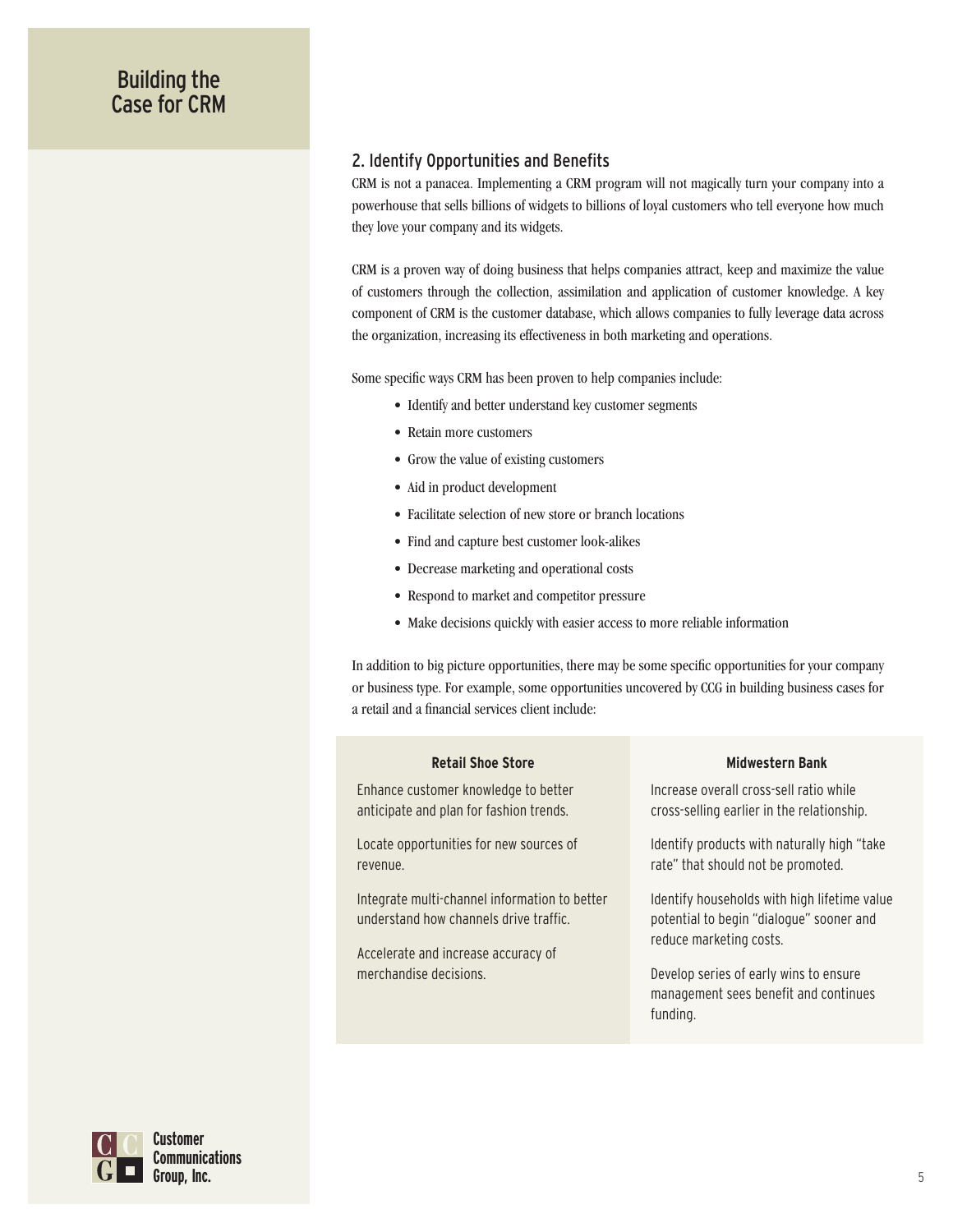Remember, the business plan will need to pass muster with the CFO, but also with non-financial types who will be charged with implementing the customer database and CRM program.

#### 3. Financial Justification Part 1: Quantify Opportunities and Benefits

Once you've identified your particular needs and opportunities, the next step is to quantify what that means to the bottom line. This may be the most critically important part of your business plan — and the hardest to pin down. For example, quantifying the additional revenue from a "saved" customer may simply be a matter of analyzing the data you currently have, whereas quantifying the impact of quick response to market and competitor pressure may not be as cut-and-dried. But the ability to remove a "dud" product from your shelves faster, or understanding that a product will blow off the shelves in Chicago but languish in Los Angeles can add up to substantial savings … because you won't overproduce or overbuy product and you'll stop shipping it to Los Angeles, resulting in cost savings.

You'll need to detail the key metrics you'll use to place value on the benefits and measure your return on investment (ROI), justifying the costs of CRM. It may be helpful to group the financial justification into four main metric areas:

- **Incremental revenue** (such as through better product mix, increased cross-selling, etc.)
- **Cost reduction** (such as from reduced marketing costs and increased operational efficiencies)
- **Improved profitability** (such as from higher value-based pricing and increased customer retention)
- **Lost opportunity costs** (such as in our Chicago/Los Angeles product example)

(More on Metrics of Program Success on page 10.)

These metrics will likely be the single most scrutinized aspect of your business case, so the numbers used should be well researched and supported. This is particularly tricky because many companies do not have baseline data for many key metrics; plus, soft or intangible benefits are hard to quantify. For example, one of the most important metrics in calculating ROI is revenue. An oft-quoted McKinsey statistic is that CRM activity can account for a 30 to 40 percent increase in sales from top segments. But can this be directly applied to your business and scenario?

In many cases, the data and information *do* exist within the walls of your company. It's simply a matter of understanding where to find them, whom to ask, and how to slice and dice. In the event the data has not been collected, industry benchmarks will help establish a credible valuation. An outside firm that has expertise in your industry can not only fill in the blanks — bringing experience gathering, analyzing and quantifying the benefits CRM offers your company — but it can also uncover those benefits and opportunities your exploration did not.

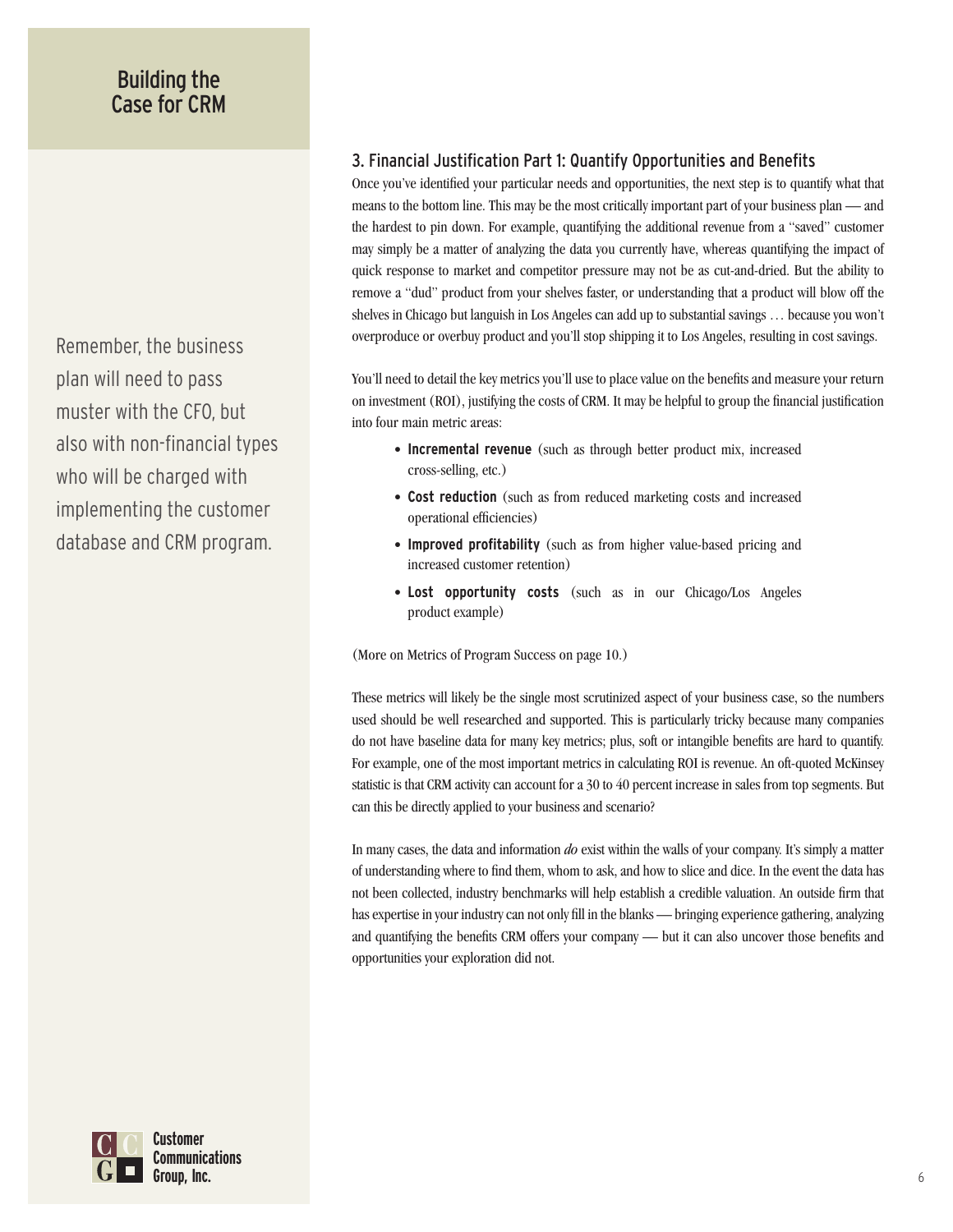#### 4. Financial Justification Part 2: Calculate Costs

Full-scale CRM programs typically cost hundreds of thousands of dollars (sometimes millions of dollars), in addition to considerable time and human capital investments. This is precisely why a careful evaluation and estimation of costs — and the return on the investment — is key to gaining buy-in. Below are some common costs to consider.

#### Typical hard costs

- Strategy and consulting
- Customer database design, set-up, management and maintenance
- Hardware and software
- Customer-facing systems (e.g., POS, e-commerce)
- Program rollout
- Program management
- Creative communications
- Additional personnel

#### Time and resource investments

- Training
- Change management
- Systems integration
- Additional personnel
- Productivity lag

Once you've quantified your CRM opportunities and gathered the costs, make sure they're clear, concise and comprehensible. Remember, the business plan will need to pass muster with the CFO, but also with non-financial types such as the department heads who will be charged with implementing the customer database and CRM program.

#### 5. Assess and Manage Risk

Doing your homework is critical to managing risk. Unmanaged risk can lead to program delays, lowered ROI and increased costs. Fortunately, the main risks tend to be execution risks and fall into these general areas:

People The different skillsets each employee brings to the table, i.e., breadth of knowledge, is often the very thing that makes your company a standout among its peers. But this is exactly what can lead to risk in a CRM program. Each individual tasked with managing the program and gleaning information from the customer database should be trained for the specific tasks he or she will be performing. And training should continue as new processes and strategies are created. A caveat: Great caution should be taken when setting expectations for individuals. Often, no amount of training will get them up to speed on understanding and refining the strategy, data or tactics. Many organizations turn to a third party to augment their "bench strength."

Processes Processes for marketing, customer service and sales used throughout the customer life cycle are different from each other, yet they're all put in place to achieve one goal: customer loyalty. To minimize risk, every business process must be looked at as one comprehensive process, with enterprise-wide changes made first, followed by specific tactics to support the goal.

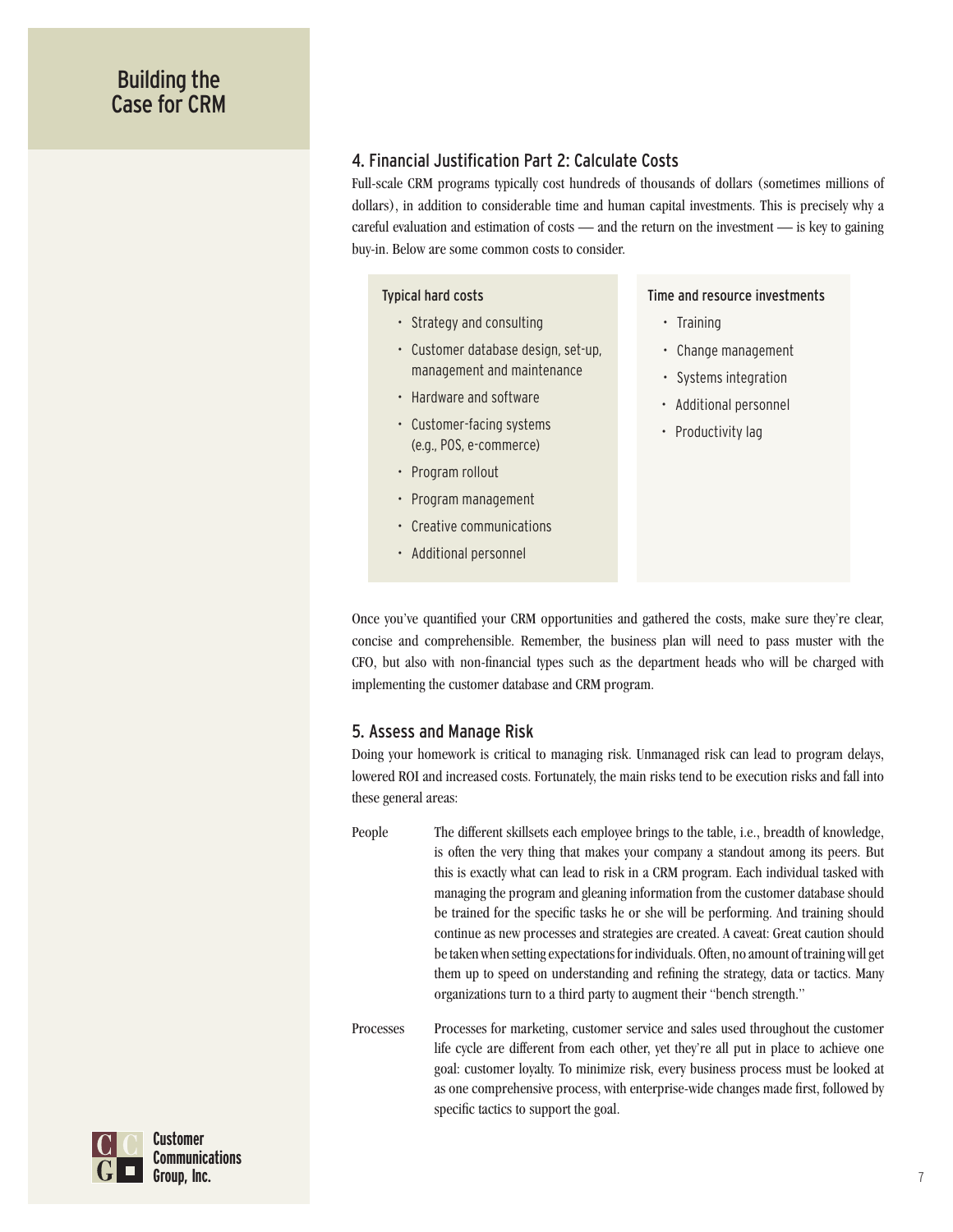Politics Politics play a large part in the launch of a CRM initiative. Different stakeholders have vested interests in seeing their roles and responsibilities change — or not. Change management issues must be addressed and ownership must be assigned to ensure buy-in.

Funding Many CRM projects end up underfunded. Often, this arises from the misguided notion of "try before you buy" to see if CRM will work for the organization. A solid business case must be built — including cost, benefits and value calculations that show CRM's likely impact — to win buy-in and adequate funding to do CRM correctly.

Technology Any technology purchased and leveraged must be carefully evaluated to ensure it is scalable, flexible and robust enough to meet both current and future needs. A thorough examination of risks will include a review of internal systems, skillsets and resources to determine not only the type of technology to use, but also the type of support needed to maintain, update and leverage the database properly and to its fullest potential. Often, an outside resource is the best option.

#### 6. Make Recommendations

You've explained why your company needs CRM, how much your company will gain, what it will cost and the risks to consider. Now you must detail the CRM infrastructure and how you'll actually implement the key elements of CRM. To do so, recommendations are needed for each of the following areas:

- Customer Data Collection Program: How you'll learn about the customer
- Customer Communications Matrix: How you'll build relationships with the customer
- Recommended Database Solution: How you'll gather and manage customer information
- Key Milestones: When you'll get it all done

Each recommendation should include goals, challenges and opportunities, solutions, tactics and timelines.

**How you'll learn about the customer: Customer Data Collection Program.** What you recommend here will depend on your database solution, how reliable and complete your data are, and your ability to collect data. Data collection initiatives may include card-based or cardless loyalty programs, data appending and web-based initiatives, among others.

As part of your data collection program, you'll want to ensure that it protects customers' privacy, does not slow down or impede the sales process and provides enough value to incent customers to offer personal information. If your data collection effort includes a loyalty program, it should include both an initial data capture strategy as well as an ongoing data capture strategy, i.e., giving customers reasons (benefits) to keep shopping or banking with you while providing transactional, attitudinal and behavioral clues about themselves.

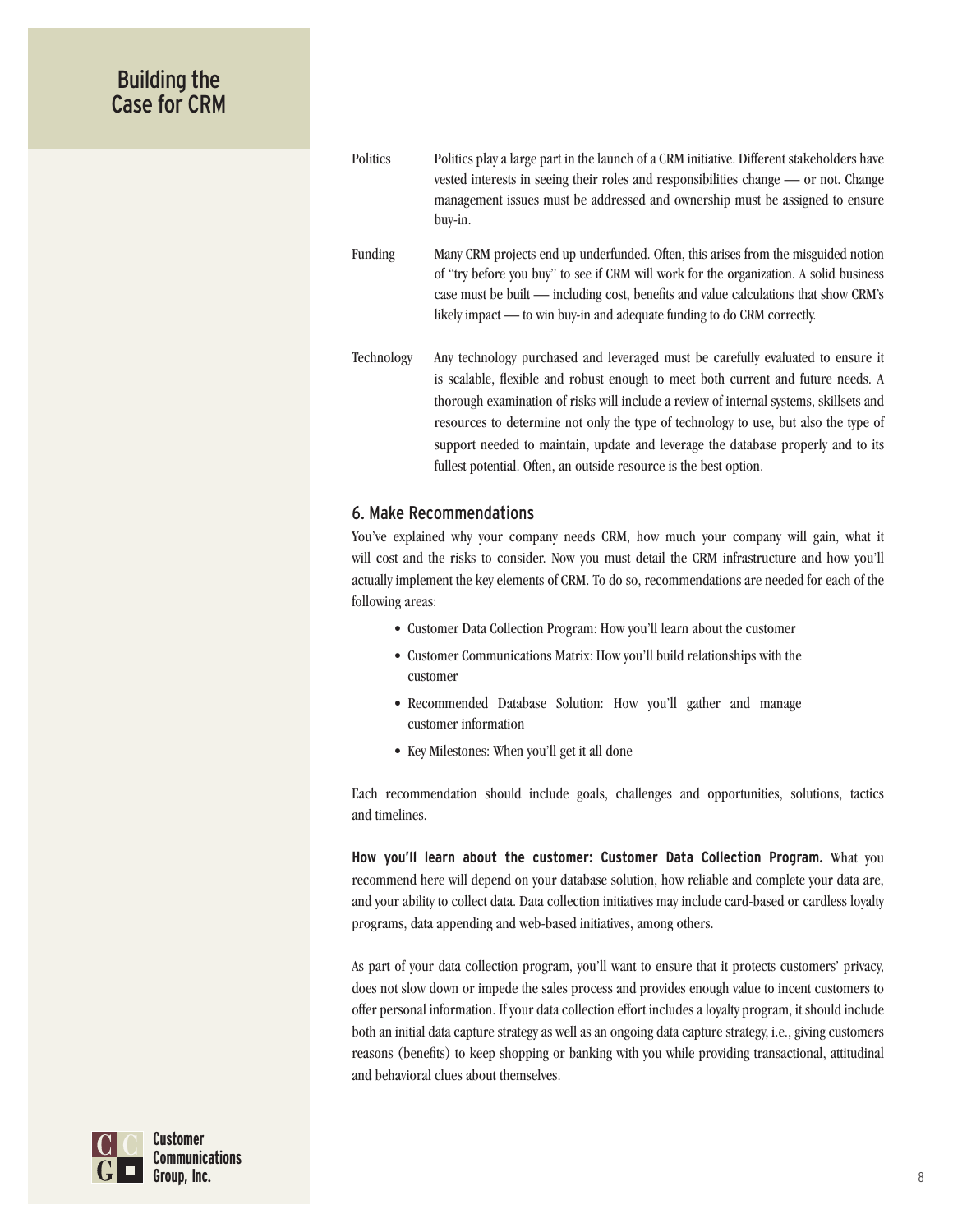**How you'll build relationships with the customer: Customer Communications Matrix.** Just as the customer database is the key to developing your CRM strategy, your customer communications are key to building and growing customer relationships.

Your communications plans will be driven by the knowledge gleaned from your customer database about your customers and should also take into account your ability and intention to manipulate data using analysis, modeling and segmentation. Your recommendation should include frequency, channels, and key messages and objectives. Ideally, your communications should also provide the opportunity for customer feedback such as through readership surveys, and two-way communication such as through a dedicated CRM program phone number and e-mail address.

**How you'll gather and manage customer information to make decisions: Recommended Database Solution**. Your customer data is key to your CRM strategy, helping you decide whom to talk to and when, as well as providing clues on what to say. So a customer database must be the foundation on which your CRM program is built.

What you recommend here will depend on whether you currently have a database, how reliable and complete the data is, and how you intend to start (or continue) to collect data. It will need to address your company's current IT infrastructure, skillsets and resources. And it should take into account your ability and intention to manipulate data using analysis, modeling and segmentation.

A partner is invariably needed here to help you better assess your company's situation and help align your needs and objectives to the best-of-breed database solutions. A partner can either provide you with an outsourced solution or help you bring one in-house. A partner can also continue to manage and maintain the database, as well as provide ongoing data analysis, strategy and consulting, if appropriate.

**When you'll get it all done: Key Milestones.** With the plan in place, the last item to address is the speed at which you intend to implement each of the recommendations. Many companies push the launch and implementation too quickly and don't take into account the time needed to procure hardware/software, train users, align departments, change processes, and so on. It makes good business sense to tie key milestones to company objectives where possible (such as the rollout of a loyalty program before the holidays to help make projected revenues), but be sure adequate time is given to do it correctly.

Another consideration is where your company is on the CRM evolution chart. This will provide clues as to whether milestones should be large leaps or small steps. For example, if your company is at Stage 2 (customer focus), small steps would be more manageable not only in terms of budgets, but also in terms of change management. Throw too much, too soon at employees and you may experience significant bottlenecks. Many companies test several pilot programs to further refine the CRM program before a full-scale rollout.

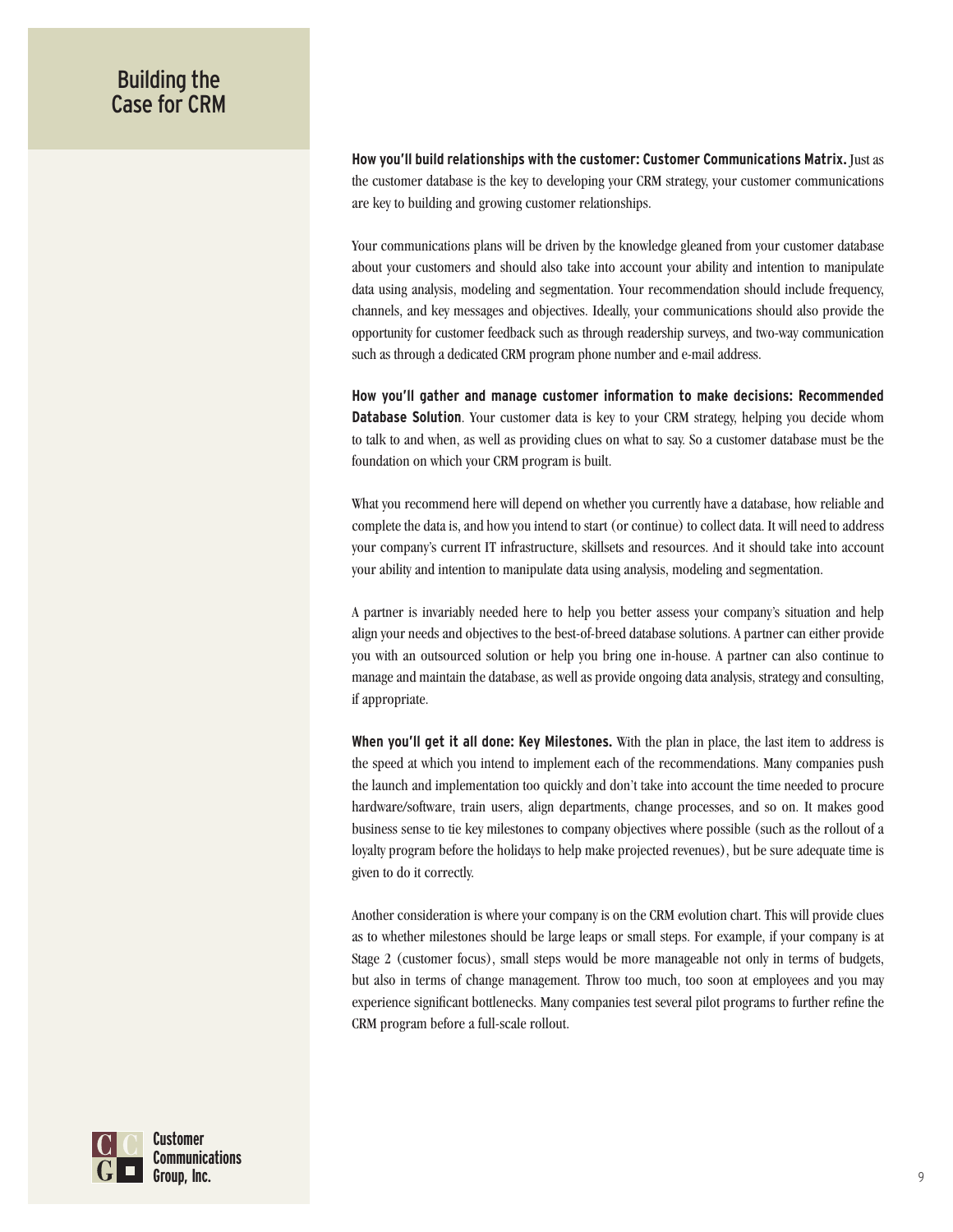66 percent of executives say true ROI analytics are marketing's greatest need.

## II. Metrics of program success

Measurable outcomes are now expected for all marketing initiatives — whether a small one-off campaign or an organization-wide shift to customer centricity. In fact, 66 percent of executives say true ROI analytics are marketing's greatest need, according to the ANA/BAH survey. Indeed, followthrough measurement linked to specific tactical initiatives, processes and strategies is essential for ensuring the program is achieving expected outcomes, heading off potential issues and uncovering opportunities for refinement.

Some typical metrics used in a CRM program include:

- Customer satisfaction Increased customer loyalty can be demonstrated through repeat purchases over a given timeframe, increased product penetration, increased transaction size, increased cross-selling and upselling.
- Customer profitability How profitable a customer is can be measured through increased revenue per customer, increased lifetime value and decreasing cost to serve.
- Market share Measure your market penetration by comparing your organization's performance against competitors.
- Financial analysis Measure tangible financial metrics of your program such as total cost of ownership, return on investment, net present value, internal rate of return and earnings per share.
- Revenue and profit margins Compare quarter-over-quarter and yearover-year increases.
- Cost savings Examples of how much your organization has saved as a result of leveraging customer information are reduced marketing costs, better inventory control and savings through operational efficiencies.

While individual metrics will not deliver a complete picture of your program's success, a comprehensive measurement strategy will enable you to better evaluate its impact — impact that may garner additional support. And ultimately, the metrics must be "owned" by someone to ensure accountability and follow-through.

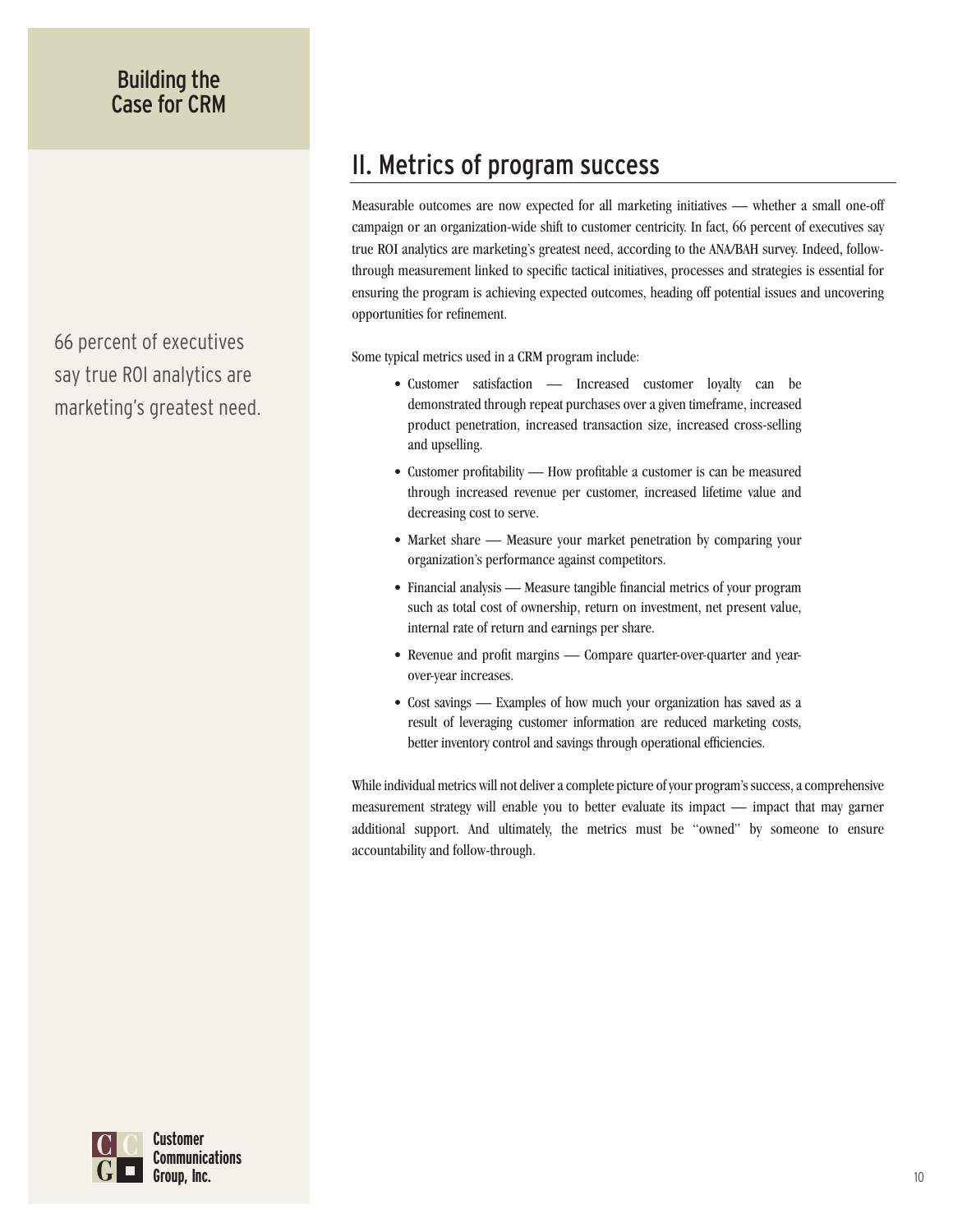## III. Critical success factors

Through 2006, only 35 percent of enterprises will adequately define the total cost of ownership, benefits and business case before initiating a CRM project, according to Gartner Research, and less than 20 percent will put processes and economic tools in place to guide decision-making throughout the life cycle of CRM initiatives. As CCG's own experience and research has revealed, few organizations undertake the necessary legwork involved to make the project a success. As you build your business case, use this checklist as a framework to cover all your bases.

- Articulate clear vision and objectives.
- Know how your program supports company goals and tie metrics to them.
- Ensure that the skills, knowledge and associated behaviors required by employees (customer-facing and corporate) support the CRM strategy.
- Know which business processes must be optimized to support the CRM strategy.
- Employ technologies and metrics to enable you to measure against stated objectives.
- Define a training and rollout plan.
- Identify an internal CRM champion.
- Consider working with a consultant to provide objectivity and expertise.

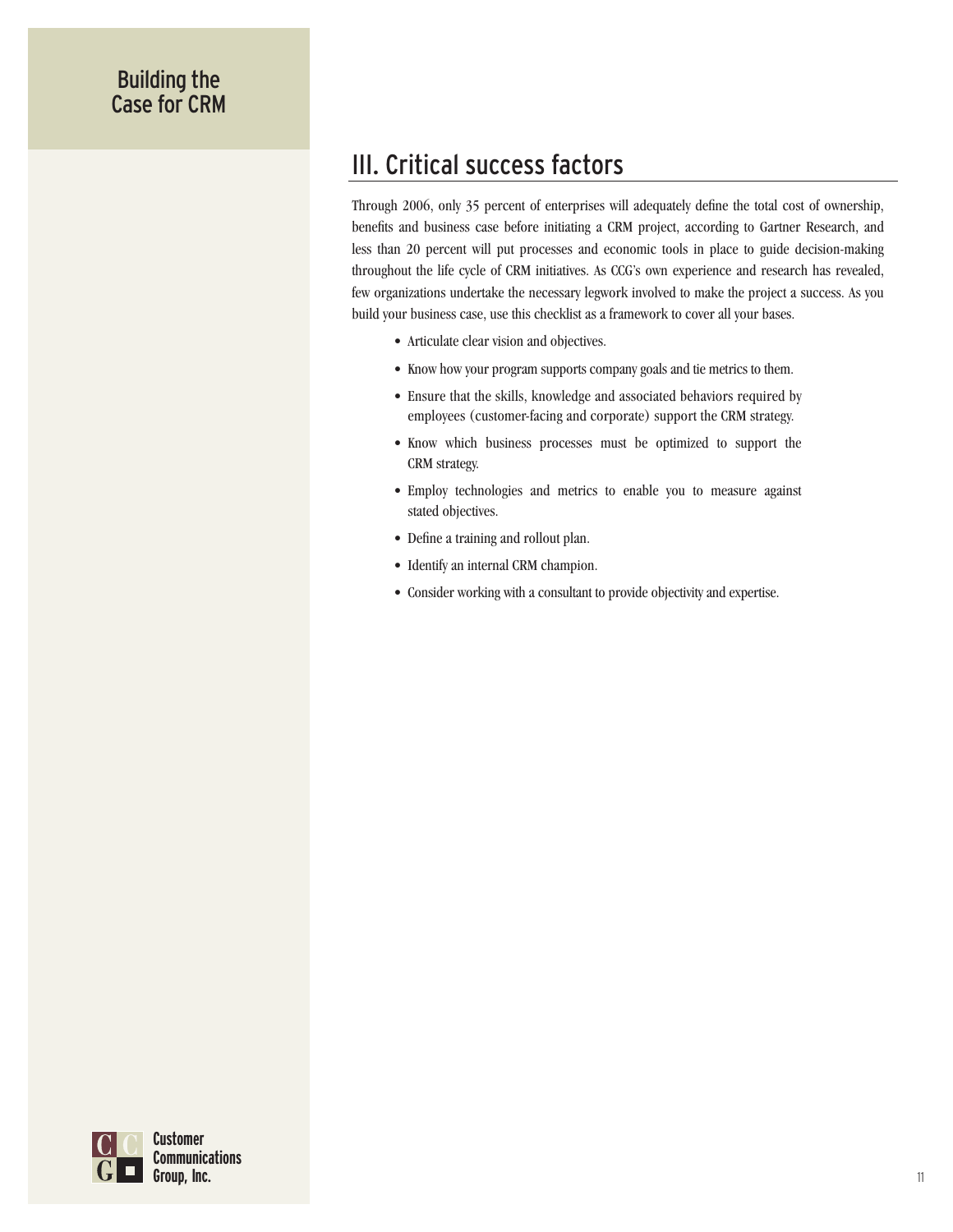A CRM program should rightfully cut across all aspects of your business, and as such, companies are well served to get an outside perspective to help weed through the politics and tunnel vision, as well as push them around the learning curve.



A compelling — and successful — CRM business case is honest and thorough, setting realistic expectations and a solid framework for discussion and problem-solving. It should foster understanding of the benefits, risks and costs, and align them with your organization's business objectives. It does more than define a plan of action; it articulates a vision and generates excitement.

Are you up to the challenge?

If you reflexively thought "no" a split second before you brazenly said "yes," you are not alone. A CRM program should rightfully cut across all aspects of your business, and as such, companies are well-served to get an outside perspective to help weed through the politics and tunnel vision, as well as push them around the learning curve.

#### **Gain objectivity**

For many tasked with building the CRM case, it's easy to get bogged down already knowing the internal obstacles you face. This creates a tendency to start making an argument for why CRM won't work for your organization. A partner can show you where CRM has succeeded in a similar situation, keeping you focused on the opportunities. A partner can also identify additional obstacles and opportunities you don't see, simply because you're too close to the situation.

When CCG begins building a case for a client, its consultants do extensive interviewing to ferret out strengths and challenges in that client's particular situation, oftentimes leading us to unique opportunities. For instance, the typical retailer is resistant to making changes on the "front lines," despite this being the primary customer point of contact. Retailers resist because of issues related to turnover, training, time at the cash-wrap, and so on. Yet, in one case when we asked a department store's managers what differentiates their company in the marketplace, they agreed that, "We're a neighborhood department store where the employees really know and care about the customer." It became apparent that there was a much stronger associate in this setting than we usually find, and as a result of this research, the corporate office saw opportunities at the point of sale they previously would not have entertained.

#### **Leverage experience**

A carefully chosen partner brings specific experience in multiple disciplines that you may not have internally. One example is the ability to develop customer strategies based on your company, industry, market and what you currently know (or plan to learn) about your customers. A partner who has worked across industries and markets, and developed programs for companies large and small, sophisticated and antiquated, has the background to help you decipher what works and what makes the most sense for your scenario, budget and timelines.

A partner can help you set up your program in a way that makes sense for your current and future objectives. For instance, you may not currently have a Web site, but it may make sense to capture e-mails so you can leverage the cost-effectiveness of e-mail marketing in the future. A partner will also bring strategic insights to your data capture, analysis and reporting objectives, helping you really understand what data points are needed, how best to acquire them, then how to segment, strategize and leverage all that data.

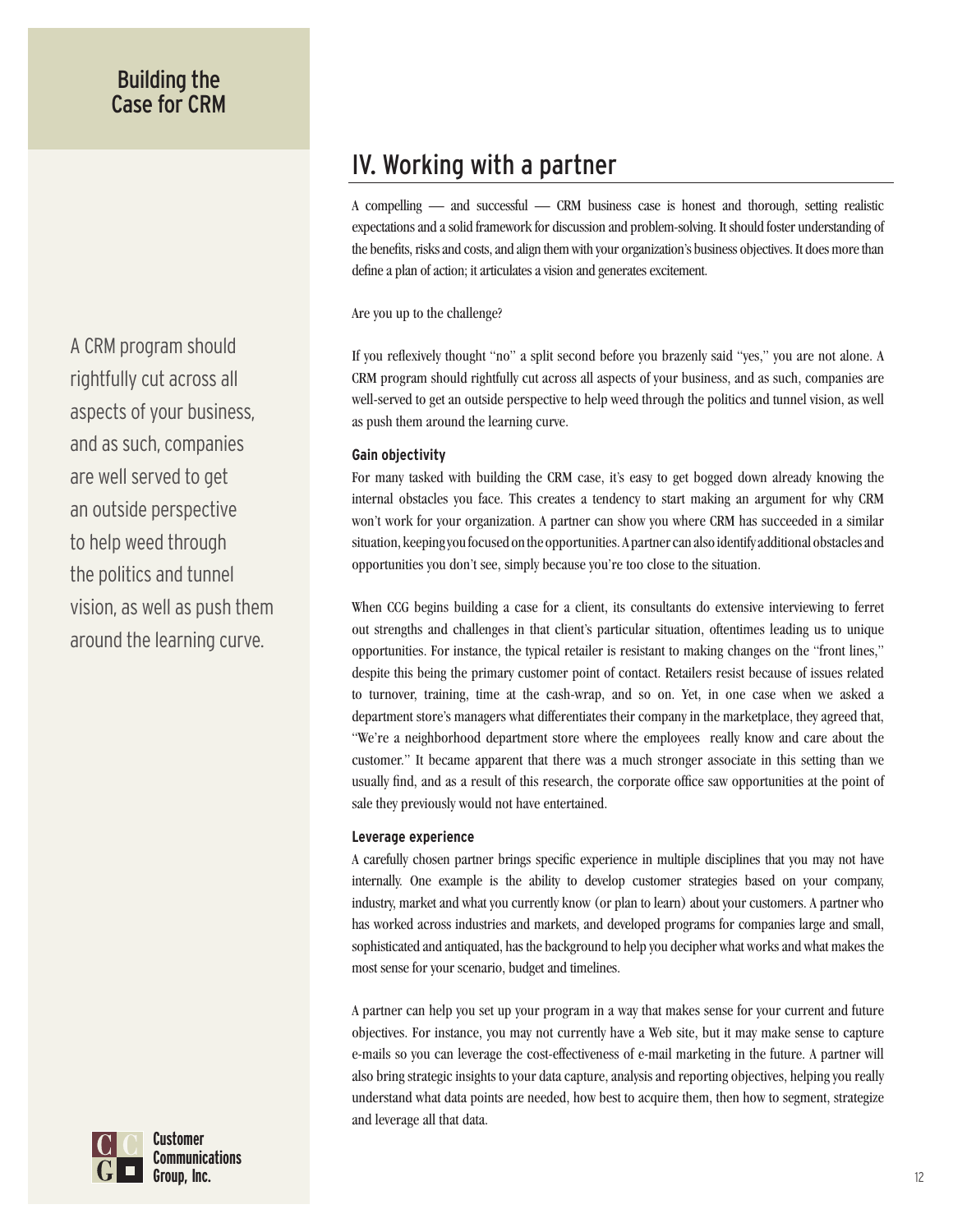Moreover, by continuing the partnership, you can rely on the experts to continuously look for ways to make the program work better for you since they'll have in-depth knowledge of your needs, program strategy and infrastructure.

#### **Neutralize politics**

There are very few companies today where you won't find strong opinions about technology and marketing, particularly since many CEOs say they don't know what their company's marketing spending is achieving, according to *Advertising Age's Point* magazine. Partners can help bring objectivity while arming you with industry statistics and best practices. They can show what other industry players are doing, including your competitors. And they're able to delve into your company and specifically show based on your metrics, customers and objectives — what a CRM program can accomplish. They can help bring perspective to the technology options and best practices, and pair you with appropriate technology services and solutions. Through targeted, objective exploration and recommendations, a partner helps mitigate personal opinion and agendas, and brings consensus into focus.

#### **Keep momentum**

A partner can keep the project on track when your internal resources are already tapped. Experience has shown that any time a significant project is introduced — even if it will ultimately save resources — it is a challenge to get it implemented. For example, a database project requires a multi-departmental taskforce, encompassing finance, marketing, operations and IT, and invariably, something comes up in one of those departments to delay or stop the project. An outside resource, though, can keep the momentum going and ensure key milestones are met, shouldering a great deal of work your employees would otherwise have to bear.

CCG helped one client build a business case for CRM, which included a pilot program. Despite lacking the resources to do it successfully, the client decided to implement the pilot internally. The client experienced significant issues and launched the program six months behind the initial schedule. A year later, they approached CCG with concerns that their CRM program was not meeting financial expectations and asked us to review the program and make recommendations. After an extensive review, we found that many of our original recommendations (many involving outsourcing) still made sense. After their experience and our review, the client finally saw the need for a partner to work with them throughout the continuum — planning, launch, rollout, and ongoing measurement and refinement.

#### **Strengthen weak links**

A partner brings best practices, benchmarks, case studies, experience and proven methodologies for making CRM programs work and, perhaps most important, experience proving to the powers-thatbe that they work. Leverage this knowledge in the areas where it makes sense for you, i.e., boost your weak areas and supplement your strengths. For example, if your IT department has limitations, you can bolster that with a database solutions partner. If the financial people are not strong supporters of your CRM business case, you can bring in help to strengthen the financial section of the business case. If operations is not backing the need for a customer database, a partner can illustrate how a fully leveraged database positively effects operations. And last, a partner can be a way to get senior management's attention. Often, a paid consultant finds it easier to move your case up the ladder.

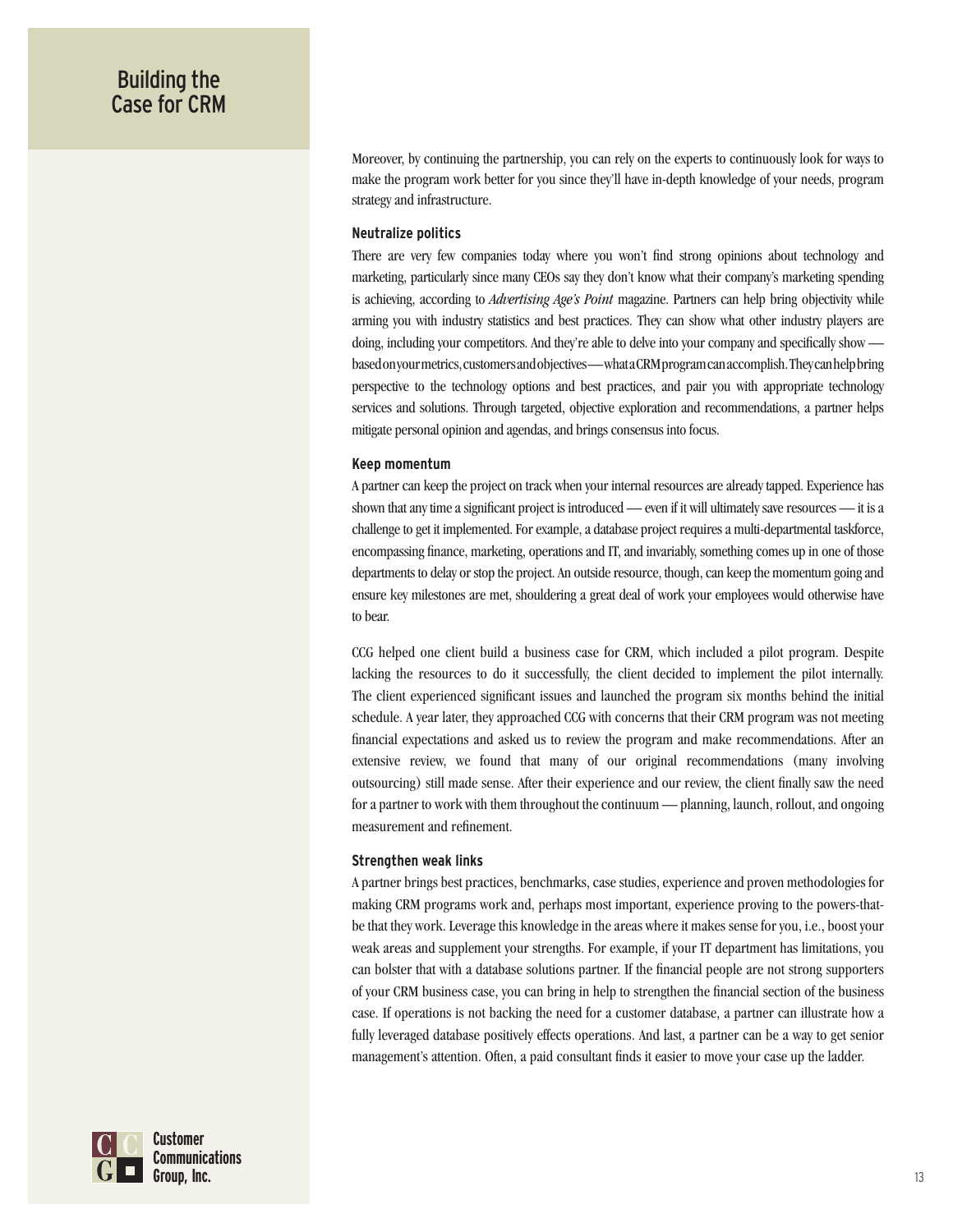A business case will remind stakeholders of the value and vision of CRM, keeping everyone on track toward the company's long- and short-term goals.

## V. Summary

Organizations that embrace CRM will maximize the number and value of strong, loyal customer relationships. And in today's highly competitive, constantly changing marketplace, it is a crucial component of survival.

The **proliferation of channels** — Internet, text messaging, e-mail, catalogs, stores, kiosks — has made the marketplace more competitive than ever by decreasing the impact of distance and increasing the amount of choice. The **smartening of consumers** — gathering information to research, compare, discuss, negotiate and decide — has made them more demanding and more easily dissatisfied. The sophistication of technology — new tools, new applications, and more savvy users — has given other players the competitive edge.

Getting the green light on CRM is challenging, to be sure. But with a solid, thorough, realistic business case, you'll have defined your current situation and objectives, the benefits, costs and risks, and developed a blueprint for aligning the entire organization to move forward with a shared vision.